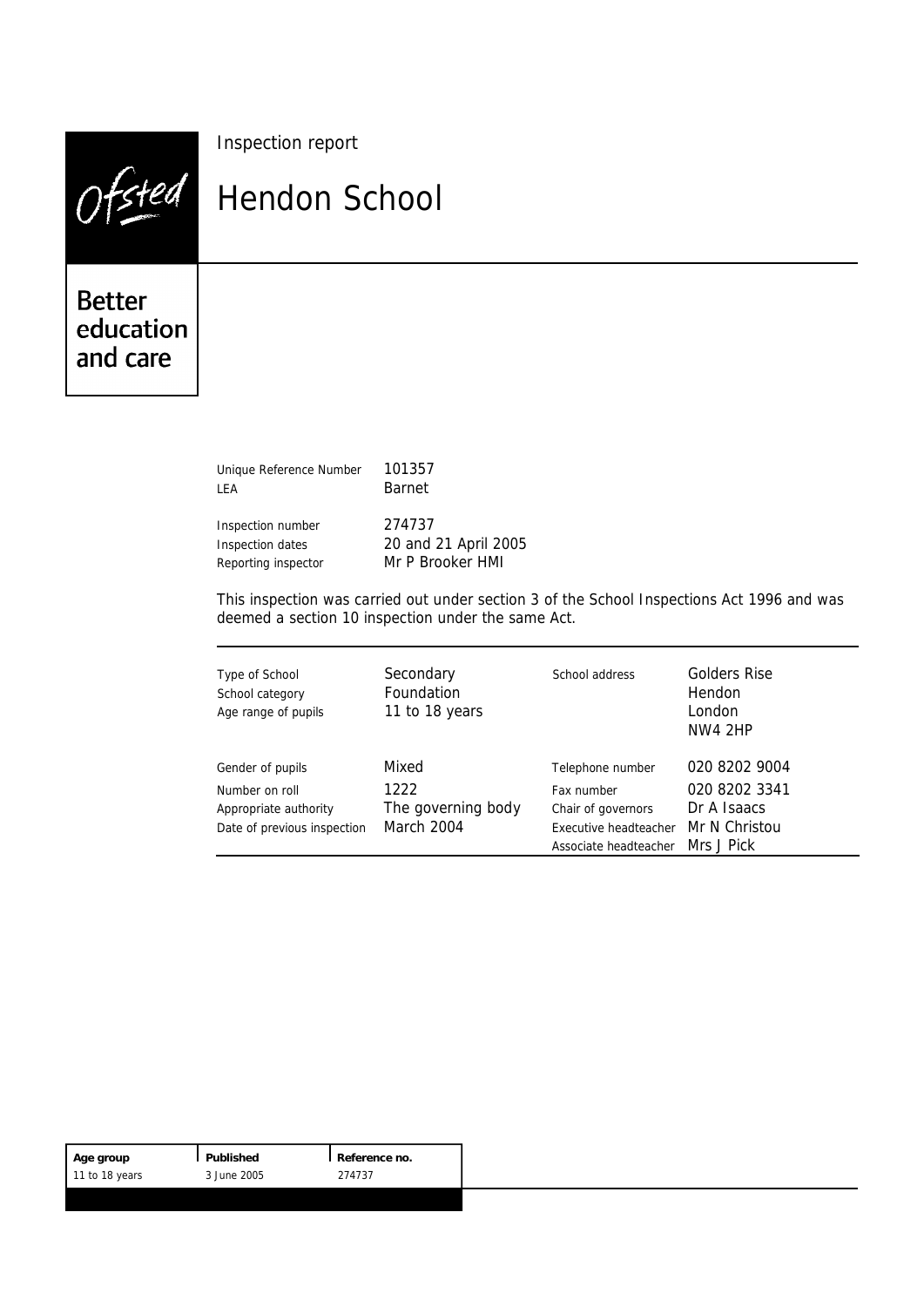# **Introduction**

When Hendon School was inspected in March 2004, it was judged to require special measures because it was failing to give its pupils an acceptable standard of education. Her Majesty's Inspectors of schools (HMI) subsequently visited the school on two occasions to monitor its progress, and reinspected the school in April 2005.

### **Description of the school**

Hendon School is a large, mixed comprehensive school with 1,222 pupils on roll, including 197 sixth form students. It serves an area that is generally more affluent than average but has some pockets of deprivation. The pupil population is culturally diverse, multi-faith and multi-lingual; more than half the pupils have a mother tongue other than English, a proportion that is very high. The proportion of pupils eligible for free school meals is above the national average. The proportion of pupils identified as having special educational needs is broadly average although the number who have a formal Statement of Special Educational Need is above average. The school is designated as a languages college and has a special facility for pupils whose hearing is impaired. The school is heavily over-subscribed.

© Crown copyright 2005

This report may be reproduced in whole or in part for non-commercial educational purposes, provided that all extracts quoted are reproduced verbatim without adaptation and on condition that the source and date thereof are stated.

Further copies of this report are obtainable from the school. Under the School Inspections Act 1996, the school must provide a copy of this report free of charge to certain categories of people. A charge not exceeding the full cost of reproduction may be made for any other copies supplied.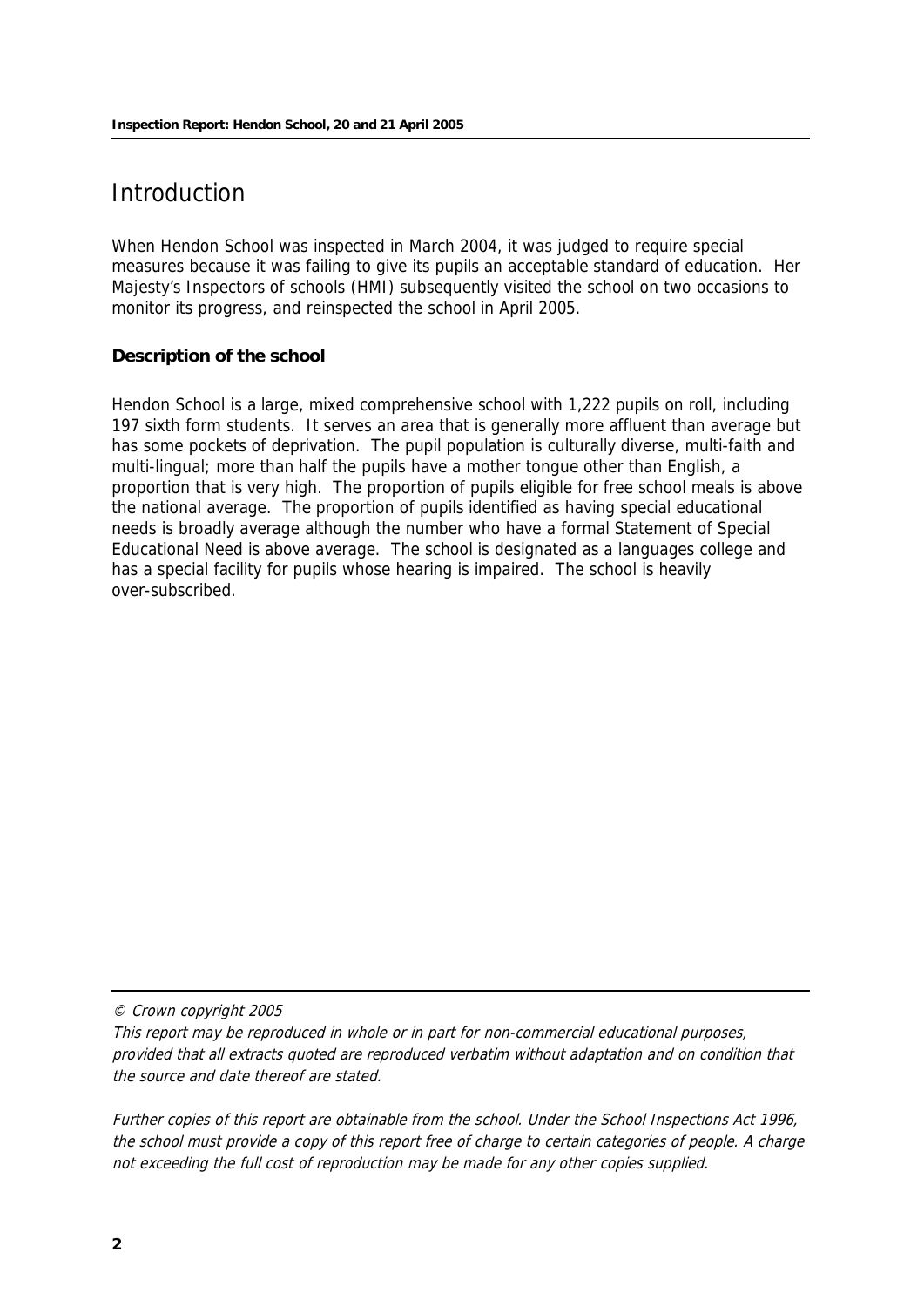# Overall effectiveness of the school

In accordance with section 14 of the School Inspections Act 1996, I am of the opinion that the school no longer requires special measures, since it is now providing an acceptable standard of education for its pupils.

Hendon School is an effective school with notable strengths and several distinctive features, including an impressive range of local and international links. It is a harmonious community that provides a calm and orderly learning environment for its pupils. Provision is sound overall and much is good, very good or excellent. Most of the pupils achieve well although the unevenness of their progress reflects variations in the quality of learning across the school and the legacy of some weaker teaching.

### **Improvement since the last inspection**

The inspection of March 2004 required the school to address key issues concerned with leadership and management, the quality of teaching and the pupils' attendance. The school's interim leadership has been strong and effective in bringing about rapid and sustainable changes. By establishing a positive team ethic amongst staff at all levels, the executive headteacher and associate headteacher have galvanised the school to address quickly the weaknesses identified. Under the clear guidance and decisive leadership of the executive headteacher and with the good support of the local education authority (LEA), the school has worked hard to monitor, evaluate and strengthen its provision. There has been good progress in addressing the specific weaknesses identified in the last inspection.

### **Capacity to improve**

Procedures for monitoring and self-evaluation are systematic and rigorous. The school is honest and accurate in its self-review. These systems give the senior leadership team a clear overview of the school's strengths and the priorities for further development. The staff work well as a team, morale is good and the school has appropriate systems for supporting staff and sharing best practice. The governing body has developed suitable procedures for monitoring the school's work and is better able to hold the school to account. The well established systems for monitoring and evaluation ensure that the school is well placed to sustain its recent improvement. However, the very effective interim leadership arrangements are temporary and the school's substantive leadership needs to be resolved.

### **What the school should do to improve further**

The key priorities for the school's development plan are to:

- consolidate and continue to strengthen leadership at all levels;
- continue to improve the quality of teaching;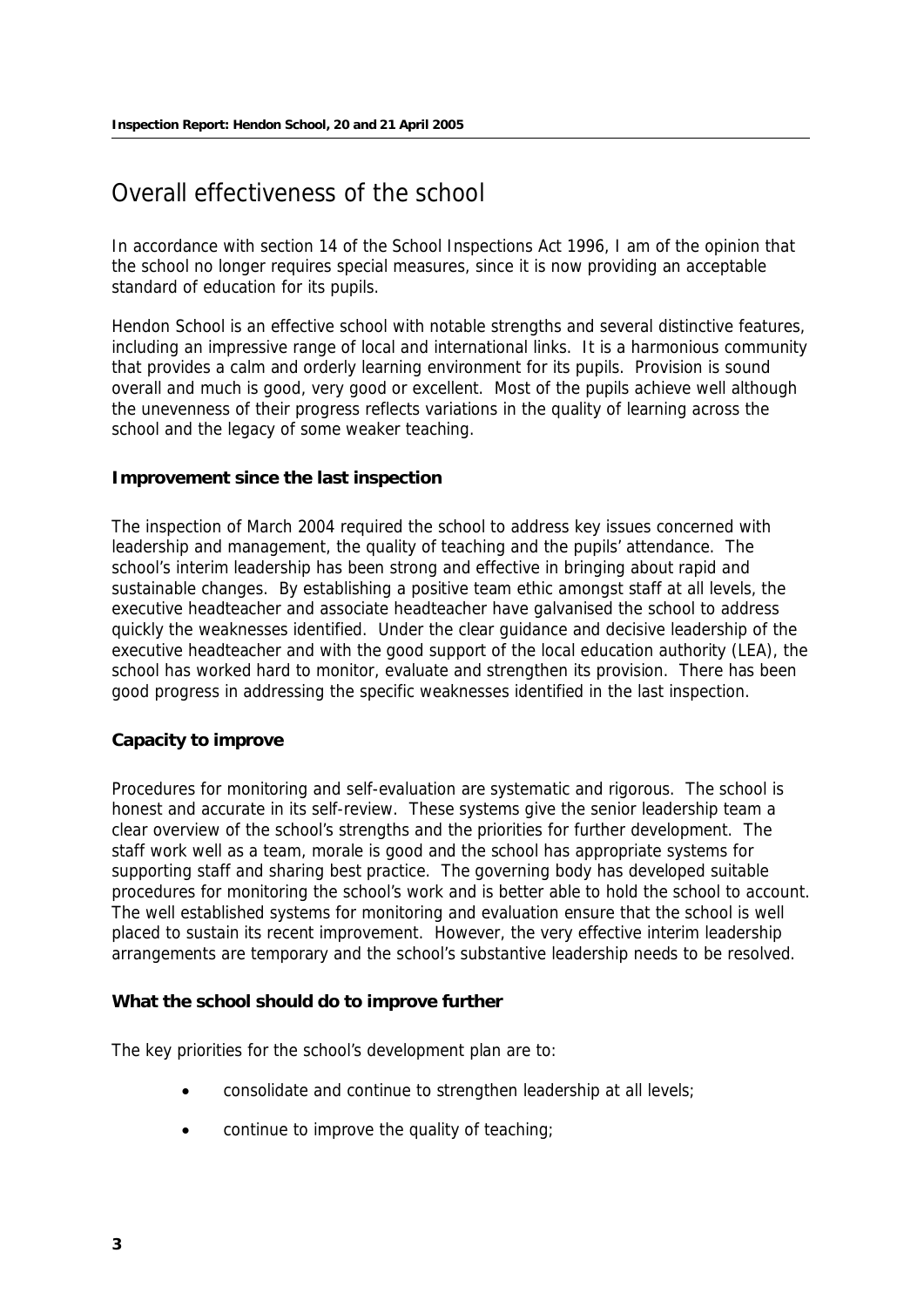- make more effective and consistent use of assessment to challenge the pupils and guide their improvement;
- improve the learning environment.

### Achievement and standards

The school has a comprehensive intake. Taken over time, the ability profile of pupils when they enter the school is broadly average, although the profiles of the current Year 7 and Year 8 cohorts are above average. In general, when compared with their prior attainment at Key Stage 2, the pupils make expected or accelerated progress in Key Stage 3 and satisfactory progress in Key Stage 4 and the sixth form. Standards of attainment in the end-of-Key Stage 3 tests and in GNVQ/GCSE examinations have been consistently above national average figures in recent years and well above those of schools in similar socioeconomic circumstances. Achievement is satisfactory overall and often good.

Nonetheless, there is a mixed pattern of attainment in Key Stage 4. The school is aware that certain groups of pupils achieve better than others and makes effective use of its analysis of data to target support and address underachievement. Good short-term strategies have been established in order to raise attainment, with revision courses, mentoring and booster sessions. In addition, improved teaching and the school's more systematic approach to curriculum planning ensure that the pupils make at least sound and often good progress over time. In general, the pupils who have special educational needs make satisfactory progress. The school's analysis indicates that pupils whose hearing is impaired make good progress.

The students' average points score in A level/AVCE examinations has showed a steady increase in recent years, but remains below the national median.

# Personal development

The pupils' attitudes and behaviour are good overall. Relationships between adults and pupils, and between the pupils themselves, are very good, and the school is a racially harmonious community. Many pupils demonstrate the mature and responsible qualities promoted in the 'ideal Hendon student' and are genuinely courteous, helpful and polite, not only to visitors, but also to staff and with each other. In assembly, the pupils' behaviour was impeccable.

In lessons, the pupils are well behaved and have good attitudes to learning. There was a settled climate in all lessons: the pupils arrived promptly, followed routines and were willing participants in the learning process. Attitudes and behaviour were satisfactory or better in all lessons, including two thirds in which they were good or very good. In general, the pupils were compliant and many were keen to express their views. When teaching was good the pupils were responsive and worked collaboratively. They made enthusiastic contributions and, when given the opportunity, thrived on responsibility, showing a high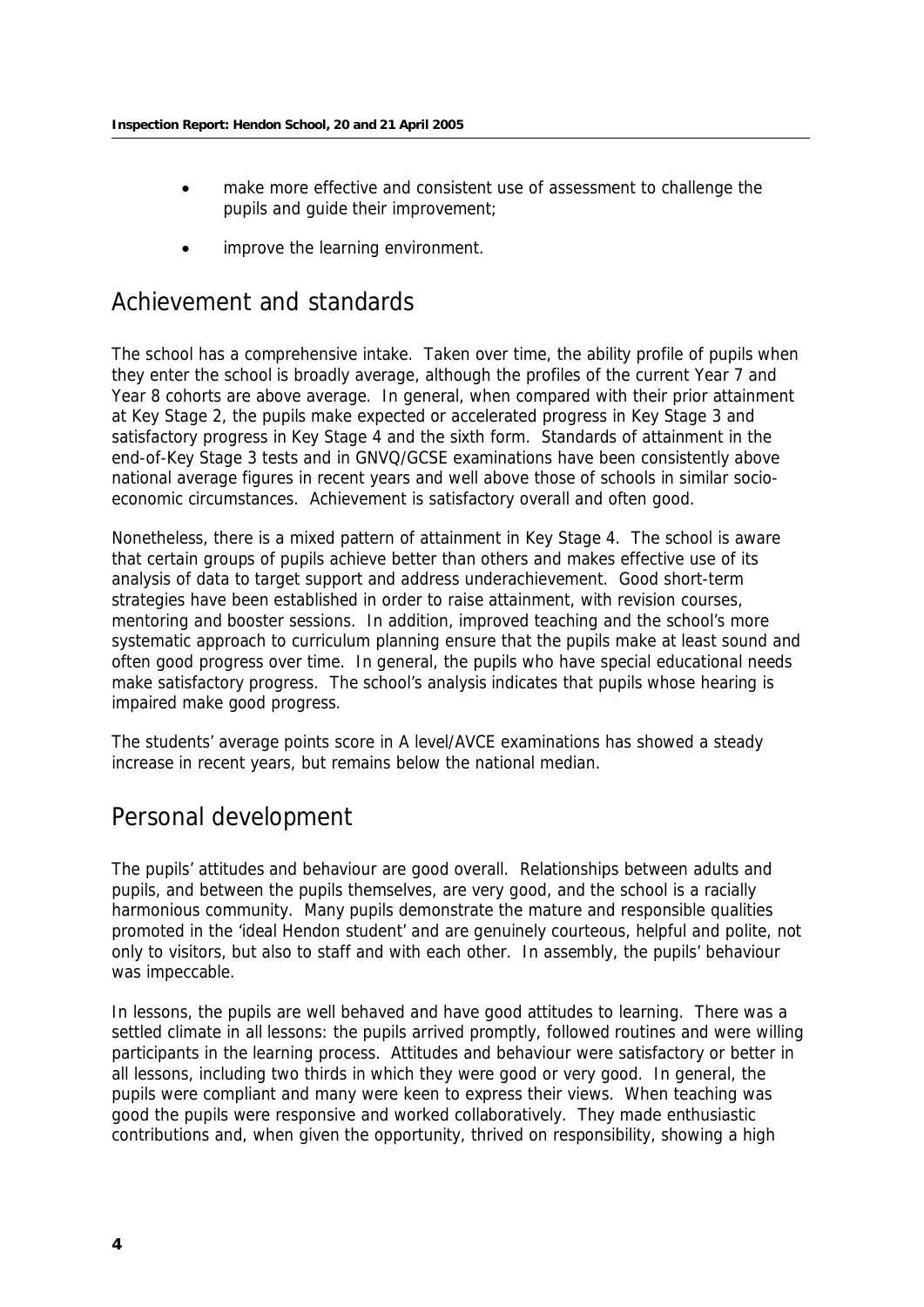level of maturity and self-confidence. Most pupils sustained their concentration well although a few individuals were disruptive when the pace of the learning wavered.

The school's compact site causes congestion problems at certain points during lesson changeover times. However, good levels of staff supervision on corridors and stairwells ensure that the pupils are well monitored and that movement between lessons is orderly and purposeful.

Provision for the pupils' personal development is good. The pupils are able to express their views through an energetic School Council. They are motivated by the serious consideration the school gives to their opinions and take pride in the outcomes. The school has a well established personal, social and health education programme, which includes elements of citizenship, but registration time is often used ineffectively. The pupils are aware of the importance of a healthy lifestyle and there is a good take up of sporting activities. The pupils are enthusiastic when given opportunities to reflect on and debate spiritual and moral issues. They have a mature understanding of the need to listen to and consider opposing points of view. There are no overt instances of bullying.

Good opportunities are afforded to pupils in order to extend their cultural perspectives, many of which are linked with the school's specialist status. For example, productive links have been established with schools in Japan, Nepal, France and Germany. The school recently hosted students and staff from a High School in Japan. The Crown Prince of Japan has visited the school. In addition, many pupils have widened their horizons through history and design visits to the United States and a geography field trip to Iceland.

The pupils' interest in and care for others extend beyond the boundaries of the school surroundings. For example, considerable amounts of money have been raised for good causes and the Eco Task Force has won two awards, one of which was for recycling a waste area and creating the school memorial garden. However, more consideration needs to be given to reducing the amount of litter that is deposited around the school site and in classrooms.

Attendance has improved since the last inspection and is good. At over 93 per cent for the academic year to date, attendance rates are above the national median and above the LEA's target. The school has very good strategies to monitor and improve attendance, and overall rates have improved steadily over the last two years. The rate of unauthorised absence is below the national average. The school has taken effective steps to improve punctuality; punctuality to lessons is good.

Although the school continues to exclude a small number of pupils, it makes good use of data on behaviour and exclusions to monitor and support individual pupils.

# Quality of provision

The quality of teaching has improved significantly since the last inspection. It is satisfactory overall with notable strengths. The pupils make sound and often good progress in lessons.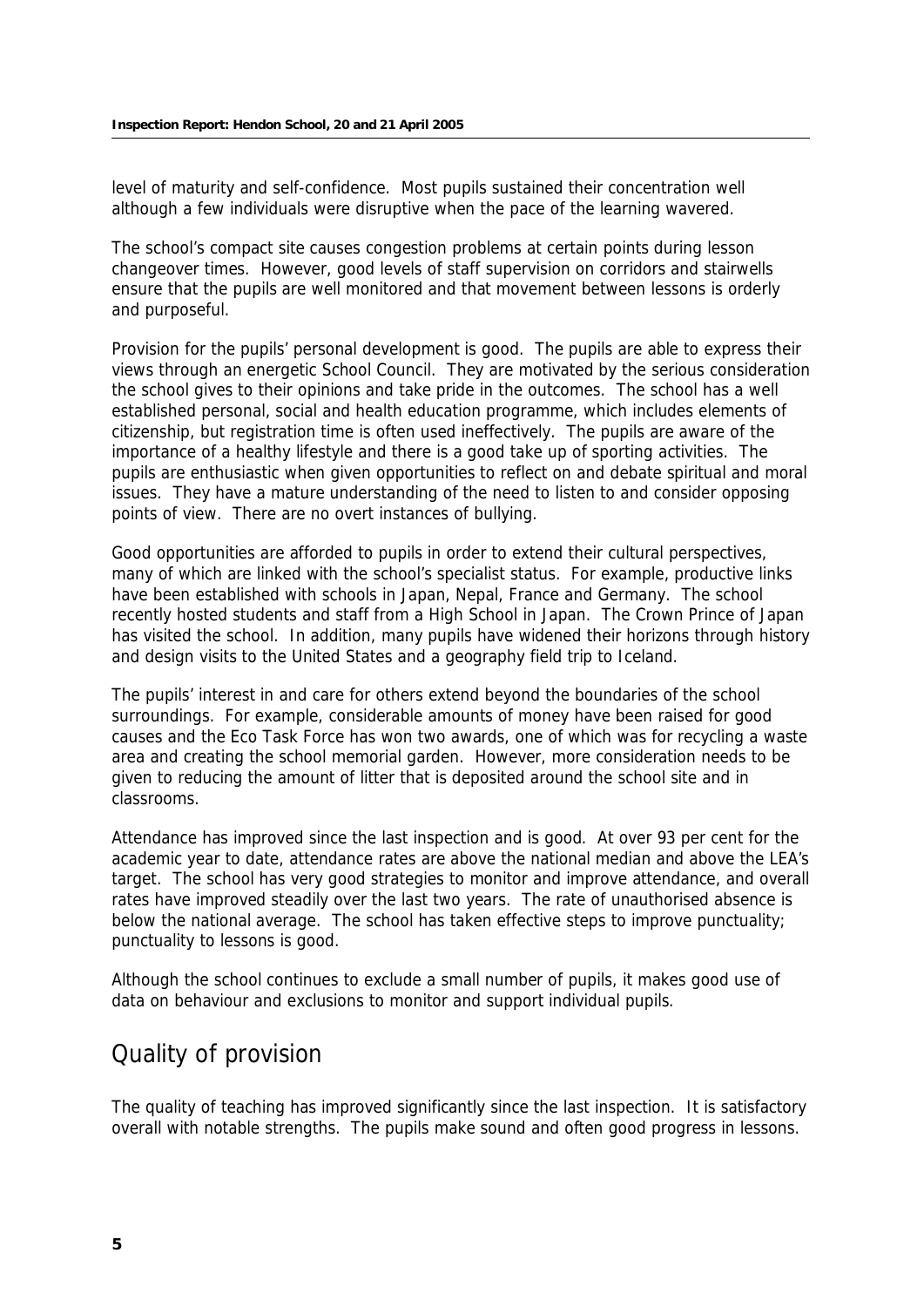Teaching is thoroughly planned and well structured; lessons start and end effectively and the pupils are organised in ways which encourage their full participation. Consistent routines ensure that the pupils have good work habits and are actively engaged in learning. A core of teaching is consistently good, very good or excellent. The best lessons are lively, engaging and skilfully managed to ensure that challenging activities develop the understanding, skills and knowledge of all of the pupils and present good opportunities for assessment. In these lessons clever questioning and constructive feedback develop the pupils' thinking and guide their improvement. By contrast, in a small number of lessons the pupils made only limited progress either because the teacher's expectations were too low or because learning was not effectively managed and directed.

The contribution of support staff is effective and recent developments have strengthened their impact. Pupils who have a hearing impairment are very well supported. Homework is set regularly and there is suitable provision to support pupils in completing it.

The school uses data effectively to set targets, track progress and analyse its performance. Teachers have good access to this assessment information for each class and the more successful subject departments already make good use of this data to guide and inform their planning. However, in general teachers do not use assessment data effectively to plan work for individual pupils, and in many lessons work did not present sufficient challenge to different groups of pupils. Routine marking is sound and much is good, but the pupils are often unclear what they need to do to improve or how to achieve their targets.

The curriculum meets and exceeds requirements. It is enhanced by the college's specialist status and a strong commitment to providing extracurricular activities. During the inspection, groups of pupils spent their lunch break enthusiastically rehearsing for a talent show. The implementation of a range of national strategies has improved provision. These include good intervention strategies for the pupils who have additional needs, booster and revision classes, and training in assessment. However, some initiatives are at any early stage of development and their impact is limited. Links with parents and the community are very good.

The amount and quality of resources are satisfactory overall and there are timely plans to update information and communication technology equipment. Although some areas of the school are attractive and well maintained, the condition of too many of the classrooms is unsatisfactory. Poor decoration, shoddy displays of work, defective furnishings and inadequate storage make many classrooms drab and uninviting places to learn. The school is aware of the scale of the problem and has embarked on a programme of refurbishment.

The school has a strongly inclusive ethos and pays due regard to the pupils' safety, health and general well-being.

# Leadership and management

The school's leadership has strengthened considerably since the last inspection. The interim leadership arrangements have been very effective in bringing about rapid and sustainable improvements. The leadership of the executive headteacher is very good: he has given the school a clear vision and direction and a strategy for realising the improvements. The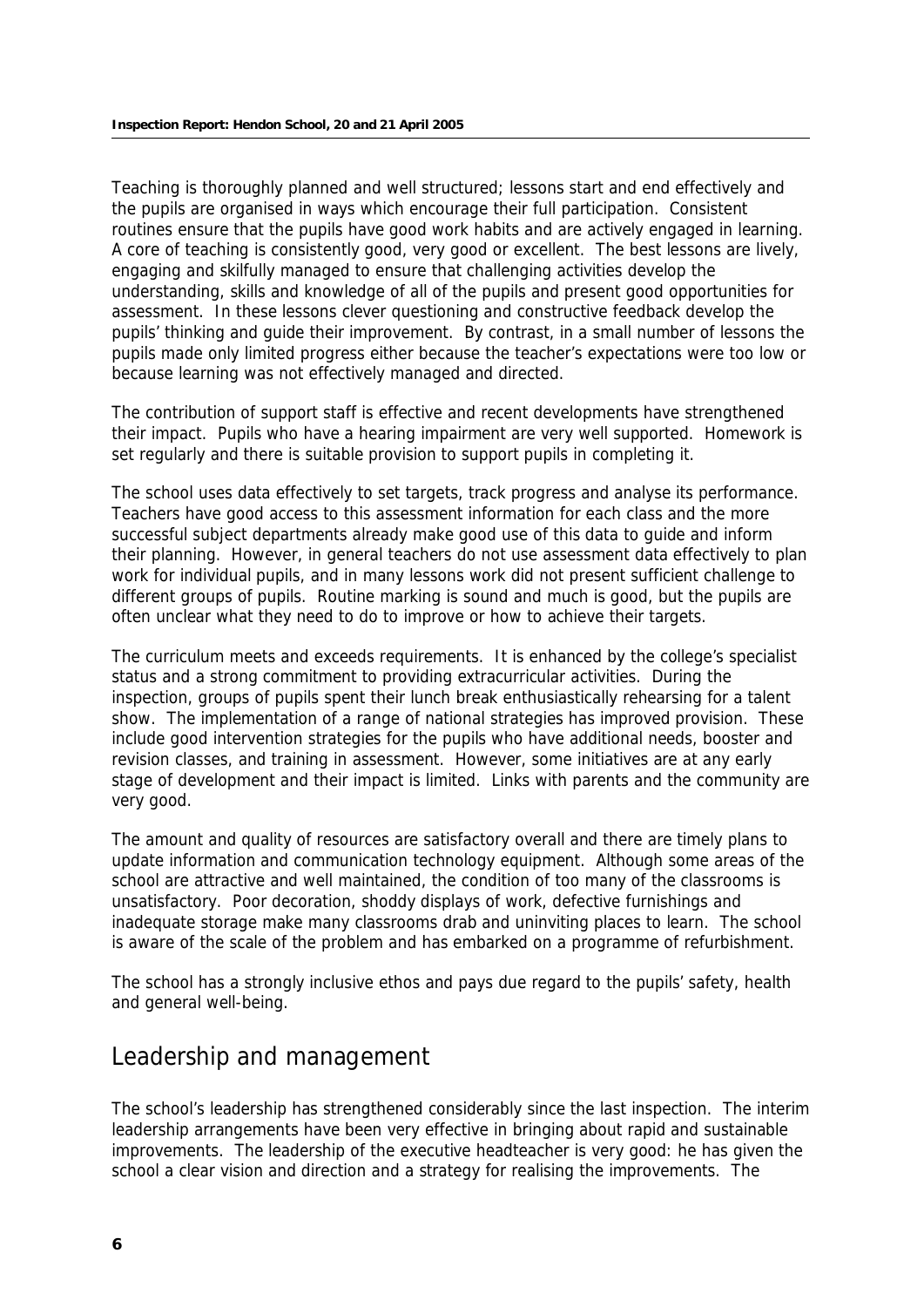associate headteacher provides very good day-to-day management of the school. Together they have successfully promoted a collegiate ethos amongst staff with clear lines of accountability and a sense of collective responsibility. The executive and associate headteachers have balanced skilfully the need for challenge and support whilst also tackling the most significant weaknesses with sensitivity and determination. There are good systems for supporting staff and delegating responsibility to teachers at all levels, although this is at an early stage of implementation.

The senior leadership team has undergone significant recent changes and is in transition. The restructured leadership team operates effectively. Senior managers have clearly defined roles; other staff understand these responsibilities and value the line-management arrangements. Rigorous systems for monitoring and evaluating provision have developed, and the senior leadership roles continue to be consolidated and further developed.

Training for middle managers has strengthened their roles. Procedures for monitoring and evaluation by heads of department and heads of year have developed well and are good. The rigorous self-evaluation process has helped middle managers to understand how their work fits into whole-school improvement. Curriculum leadership is sound overall and often good or very good. Advanced skills teachers are effectively deployed and play an important role in improving provision.

Governance has improved since the last inspection and is satisfactory. The work of the governing body has been strengthened by clearer structures, better systems and by recent appointments. Effective procedures are being established in order to monitor the school's work. The governors are supportive; they have developed good links with the school in order to ensure that they are better informed about its provision.

Since the last inspection the LEA's advice and guidance for the school has been good. There has been appropriate and well-targeted support for leadership and management, and for teaching and learning. In addition, the LEA has usefully moderated the school's judgements in order to provide external validation of its progress and to build the school's capacity for self-evaluation.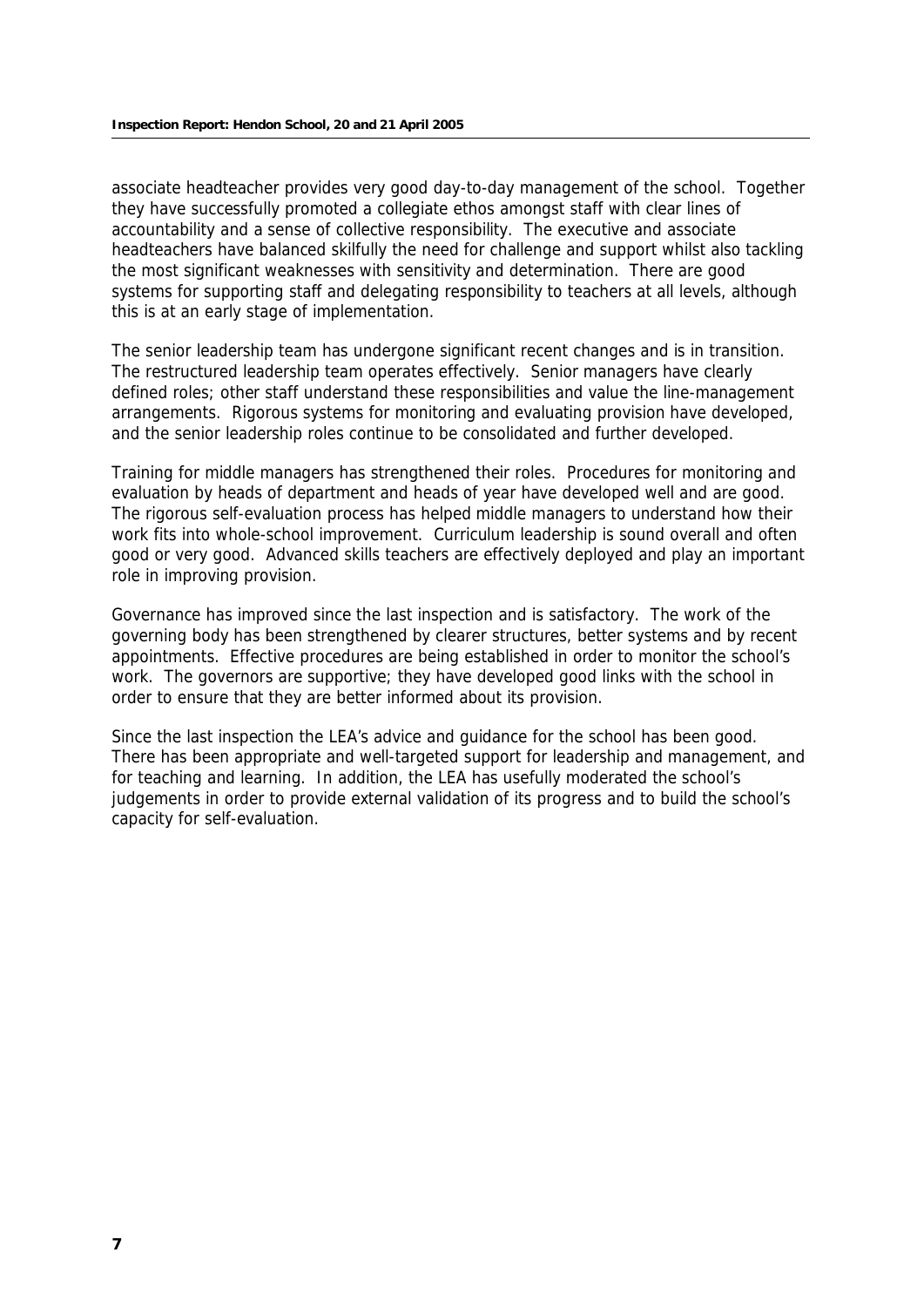# Appendix – Information about the inspection

Hendon School was inspected by four HMI in March 2004 under section 3 of the School Inspections Act 1996, which gives Her Majesty's Chief Inspector of Schools the authority to cause any school to be inspected. The inspection was also deemed a section 10 inspection under the same Act. The inspection was critical of many aspects of the work of the school and, in accordance with that Act, the school was made subject to special measures because it was failing to give its pupils an acceptable standard of education.

The school was visited by HMI in October 2004 and in February 2005 to assess the progress it was making to implement its action plan and address the key issues in the inspection report of March 2004.

In April 2005, two HMI and two Additional Inspectors returned to inspect the school for two days. The inspection was carried out under section 3 of the School Inspections Act 1996, and was also deemed a section 10 inspection under the same Act.

Thirty eight lessons, six registration sessions and one assembly were inspected. The pupils' conduct was observed around the school and on the playground at break and lunchtimes, and samples of their work were inspected. Discussions were held with the executive headteacher, associate headteacher, senior managers, other nominated staff, a group of pupils, the chair of governing body and a representative from the LEA, and informally with other staff. A wide range of the school's documentation was scrutinised. Account was taken of the evidence from previous monitoring inspections.

The inspection assessed the quality of education provided and the progress the school has made, in particular in relation to the main findings and key issues in the inspection report of March 2004 and the action plan prepared by the governing body to address those key issues.